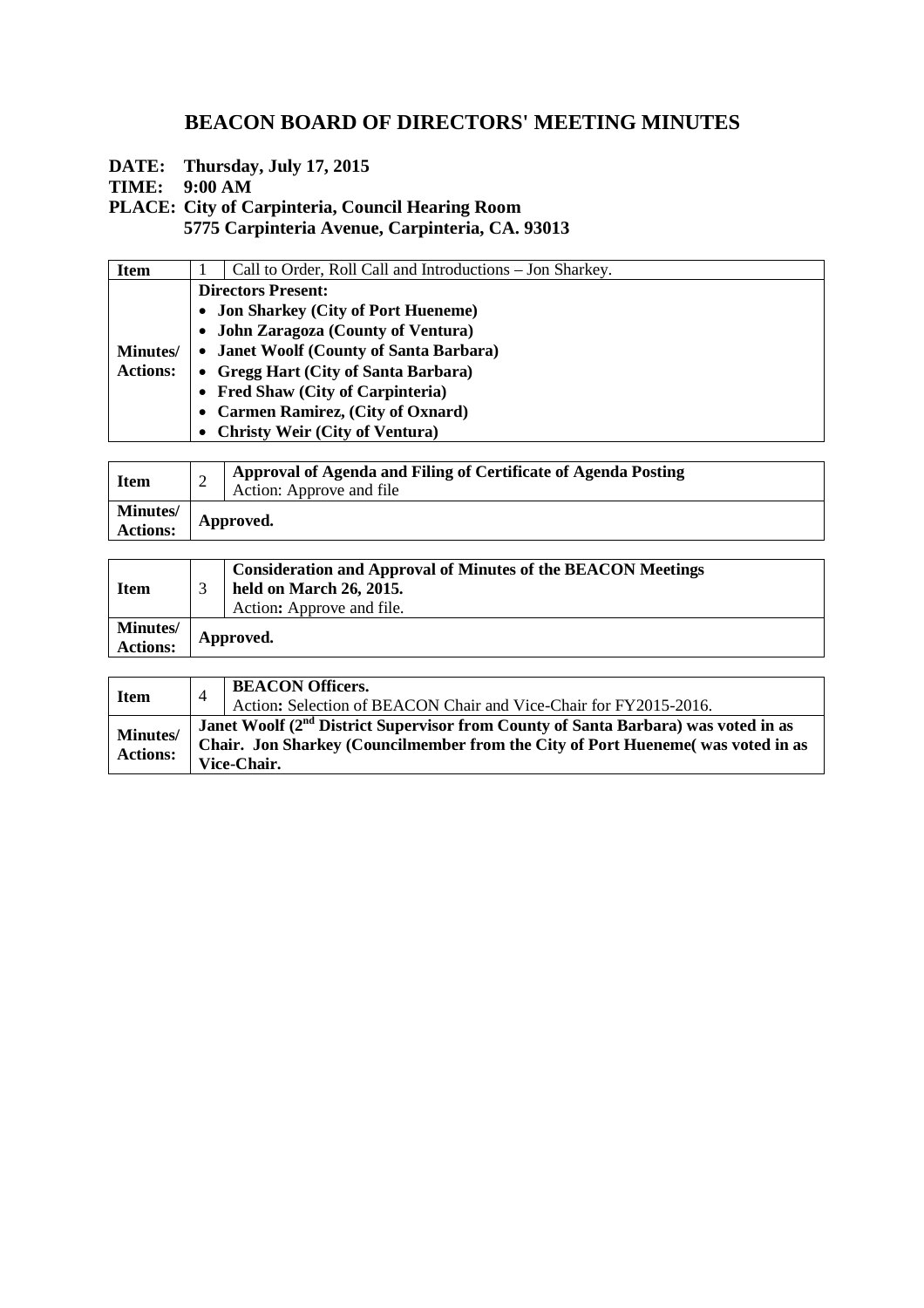**DATE: Thursday, July 17, 2015**

**TIME: 9:00 AM**

**PLACE: City of Carpinteria, Council Hearing Room**

| <b>Item</b>     | 5         | <b>Public Comment and Other Matters not on the Agenda</b>                               |
|-----------------|-----------|-----------------------------------------------------------------------------------------|
|                 |           | a. Receive public comments.                                                             |
|                 | $\bullet$ | Kevin Ready, Legal Counsel, explained that there was a difference of opinion re         |
|                 |           | whether a super majority vote of the Board should be $7/10$ or $8/10$ . Ventura County  |
|                 |           | Auditor Controller suggested that per Govt Code 53065, a super majority vote required   |
|                 |           | 8/10 votes. Kevin cited Govt Code 53065 (b) which says that this section does not apply |
|                 |           | to a district including two or more counties. Therefore, County Budget Act provisions   |
|                 |           | do not apply to BEACON, including the supermajority vote requirement for budget         |
| <b>Minutes/</b> |           | revisions. Likewise, BEACON is not a dependent special district. It is therefore County |
| <b>Actions:</b> |           | Counsel's opinion that fiscal rules applicable to BEACON are the same as any joint      |
|                 |           | powers agency. Absent a statutory provision or local by-law requiring supermajority     |
|                 |           | voting, a simple majority vote is sufficient for approval of budget matters.            |
|                 | $\bullet$ | Charlie Casperie of the Solomar Beach Colony indicated that beach nourishment should    |
|                 |           | be a priority for BEACON in light of seal level rise projections. Charlie indicated he  |
|                 |           | noticed that the permits for BEACON SCCBEP had expired and that a new model for         |
|                 |           | this program was now under consideration.                                               |

| <b>Item</b>                        | <b>Reports</b><br>a. Reports from legislative offices.<br>6<br>b. Boating and Waterways.<br>c. Cal Coast.                                                                                                                                                                                                                                                                                                                                                                                                                                                                                                                                                                                                                                                                                                                                                                                                                                                                                                                                                                                                                                                                                                                                                                                                                                                                                                                                                                                                                                                                                                                                                                                                                                                                                                                  |
|------------------------------------|----------------------------------------------------------------------------------------------------------------------------------------------------------------------------------------------------------------------------------------------------------------------------------------------------------------------------------------------------------------------------------------------------------------------------------------------------------------------------------------------------------------------------------------------------------------------------------------------------------------------------------------------------------------------------------------------------------------------------------------------------------------------------------------------------------------------------------------------------------------------------------------------------------------------------------------------------------------------------------------------------------------------------------------------------------------------------------------------------------------------------------------------------------------------------------------------------------------------------------------------------------------------------------------------------------------------------------------------------------------------------------------------------------------------------------------------------------------------------------------------------------------------------------------------------------------------------------------------------------------------------------------------------------------------------------------------------------------------------------------------------------------------------------------------------------------------------|
| <b>Minutes/</b><br><b>Actions:</b> | Steve Aceti, Executive Director of CalCoast provided an update of his agencies<br>$\bullet$<br>activities. Steve explained that CalCoast was formed in 1998 is a non-profit advocacy<br>group comprised of 35 coastal cities; five counties; SANDAG, BEACON and SCAG;<br>private sector partners and NGOs, committed to protecting and restoring California's<br>coastline through beach sand restoration, increasing the flow of natural sediment to the<br>coast, wetlands recovery, improved water quality, watershed management and the<br>reduction of marine debris and plastic pollution.<br>CalCoast has sponsored or supported legislation, budget requests and bond measures<br>$\bullet$<br>(Propositions 12, 13, 40, 50 and 84) that have raised billions of dollars in state and<br>federal funding for beaches, wetlands, clean water and parks. In 1999, we sponsored<br>the California Public Beach Restoration Act (AB 64-Ducheny), which created the<br>state's first fund for beach nourishment projects.<br>The Mission of CalCoast is:<br>$\bullet$<br>$\checkmark$ Advocate in Sacramento for coastal communities and coastal stakeholders by<br>maintaining existing programs and creating new ones through policies and<br>legislation.<br>Support policies and programs which promote the preservation, protection, and<br>restoration of California's watersheds, wetlands, coastline and ocean.<br>Spread awareness of the importance of well-maintained coastal resources to state<br>and local economies, recreation, habitat for endangered species, and quality of life.<br>Serve as a liaison and information clearinghouse for coastal cities and counties and<br>$\checkmark$<br>regional governance agencies, such as SANDAG, SCAG, BEACON, AMBAG and<br>ABAG, as well as coastal NGOs. |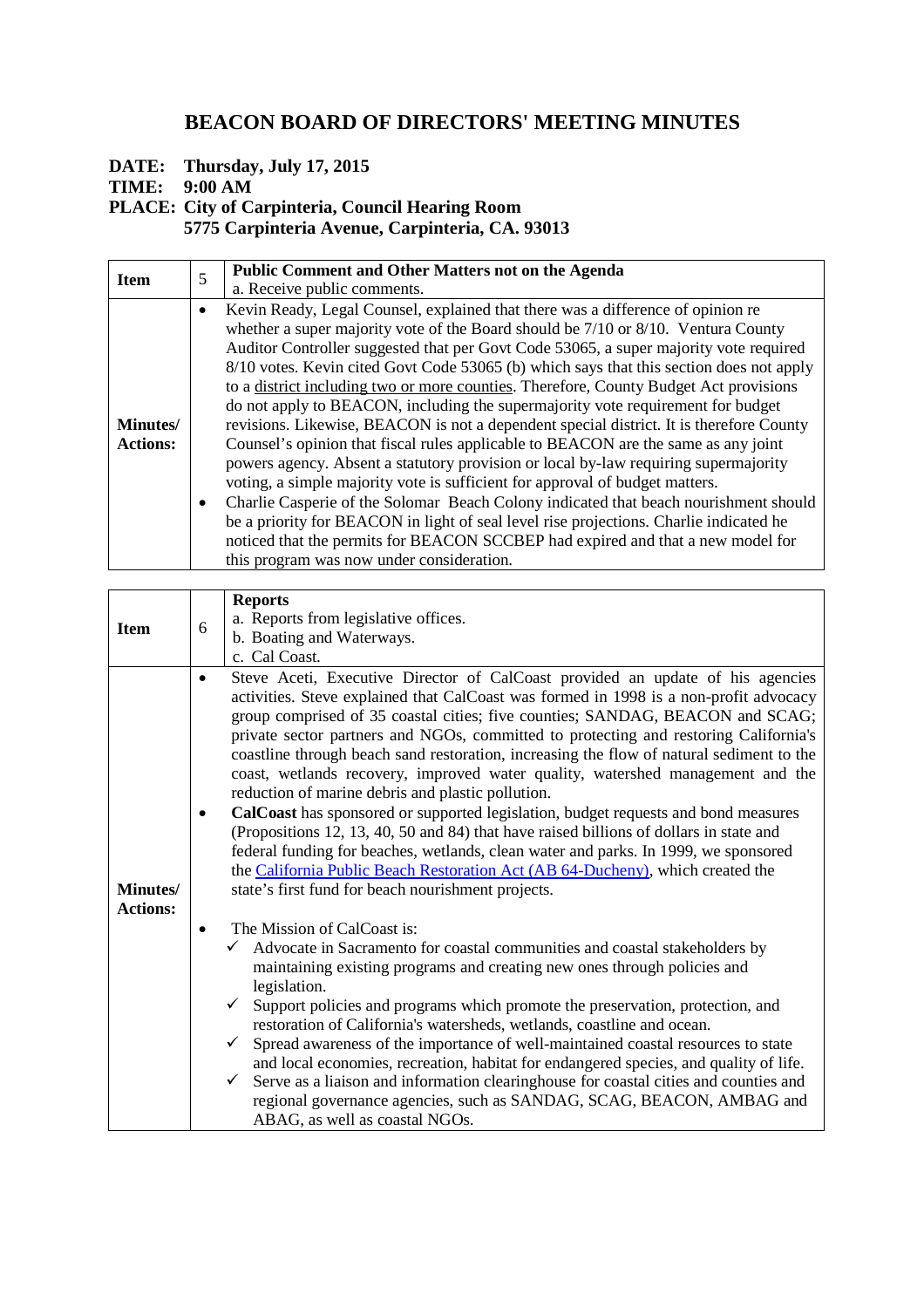**DATE: Thursday, July 17, 2015**

**TIME: 9:00 AM**

**PLACE: City of Carpinteria, Council Hearing Room**

| $\checkmark$ | Collaborate with advocacy and technical partners, such as the California Shore and |
|--------------|------------------------------------------------------------------------------------|
|              | Beach Preservation Association (CSBPA), the American Shore and Beach               |
|              | Preservation Association (ASBPA), Environment California, the Planning and         |
|              | Conservation League (PCL), the California League of Conservation Voters            |
|              | (CLVC), Surfrider Foundation, and other NGOs on legislation of importance to the   |
|              | environment.                                                                       |
| $\checkmark$ | Committed to providing a cutting-edge forum for coast and ocean science and        |
|              | policy through the annual "Headwaters to Ocean (H2O) Conference."                  |

|                  |           | <b>Auditor Controller's Recommended Actions</b>                                           |
|------------------|-----------|-------------------------------------------------------------------------------------------|
|                  |           | a. Receive and file the Unadjusted Budget-to-Actual report for the year-to-date period    |
|                  |           | ending June 30, 2015 (Exhibit 1).                                                         |
|                  |           | b. Receive and file the Audited Financial Statements for the Fiscal Years ended June      |
| <b>Item</b>      |           | 30, 2013 and 2014 (Exhibit 2).                                                            |
|                  |           | c. Authorize the Auditor-Controller's Office to make budgetary adjustments as             |
|                  |           | follows: (requires 7/10th vote):                                                          |
|                  |           | <b>INCREASE Other Professional and Specialized</b><br>\$7,000                             |
|                  |           | <b>DECREASE</b> Contingency<br>\$7,000                                                    |
|                  | $\bullet$ | Ms. Terri Tozier of the Auditor Controller's Office provided a verbal presentation of the |
|                  |           | Action Items.                                                                             |
|                  | $\bullet$ | Director Christy Weir requested some background and justification for the FY1415          |
|                  |           | expenditures for the COM3 Consulting Contract. Executive Director Brennan explained       |
| <b>Minutes</b> / |           | that Gerald Comati, who serves as the Program Manager for BEACON, works for               |
| <b>Actions:</b>  |           | COM3 Consulting. The COM3 contract is the largest services contract since to provide      |
|                  |           | overall management for all BEACON activities.                                             |
|                  | ٠         | Without further discussion, the Board approved all Actions with a unanimous (7/10)        |
|                  |           | vote.                                                                                     |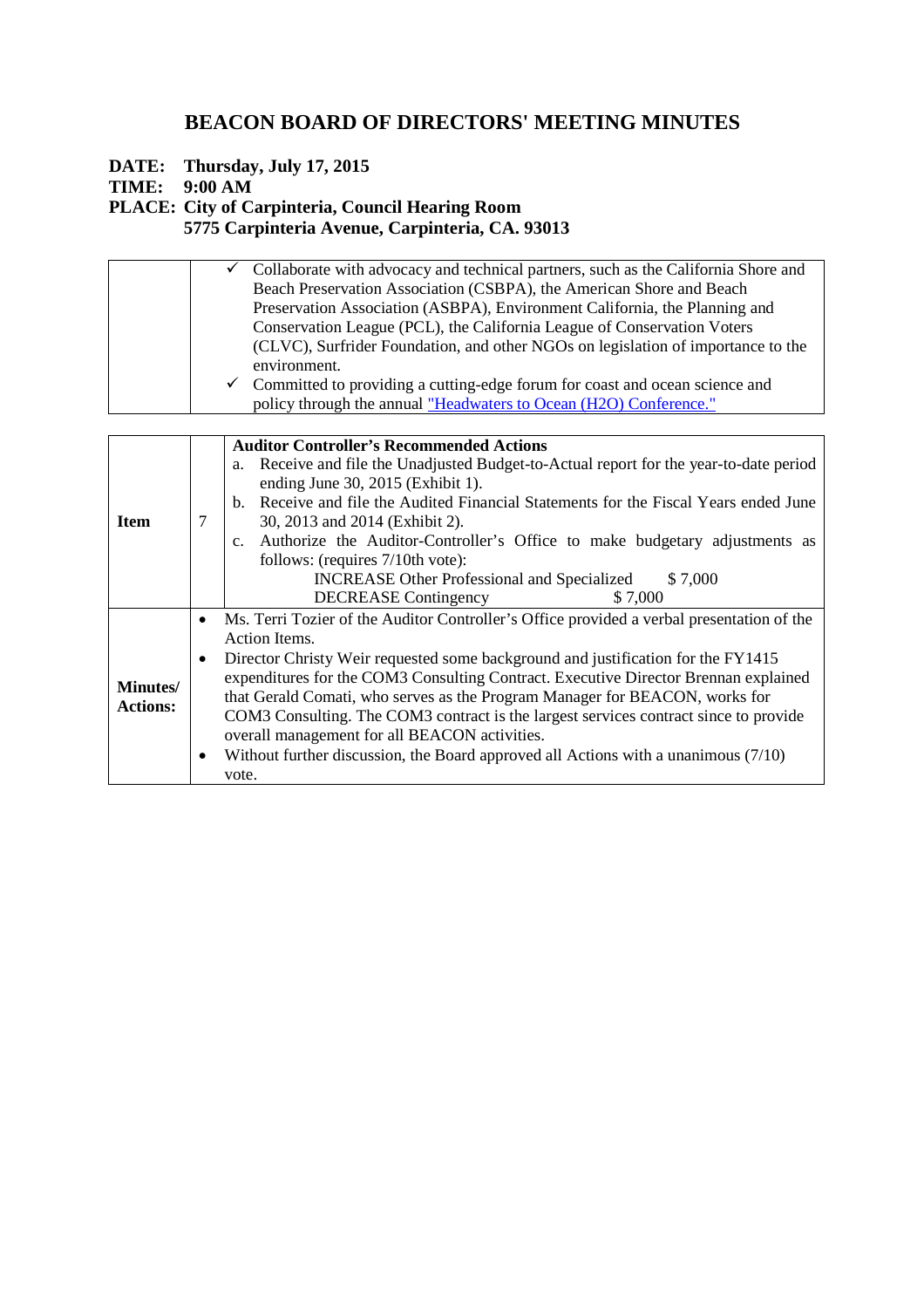**DATE: Thursday, July 17, 2015**

**TIME: 9:00 AM**

**PLACE: City of Carpinteria, Council Hearing Room**

|                 | <b>Update to CRSMP.</b>                                                                       |
|-----------------|-----------------------------------------------------------------------------------------------|
|                 | a. Receive a report from the Executive Director recommending strategy to develop an           |
|                 | adaptation planning and policy toolkit for member agencies, and to update                     |
|                 | BEACON's Coastal Regional Sediment Management Plan (CRSMP) to address                         |
|                 | sea level rise and coastal resilience and support of member agencies.                         |
| <b>Item</b>     | b. Provide direction in response to the Executive Director's report<br>8<br>and               |
|                 | recommendations.                                                                              |
|                 | c. Approve an agreement with Marc Beyeler/MBA Consultants in the amount of                    |
|                 | \$7,000 to assist in developing scopes of work for the sea level rise CRSMP update            |
|                 | and development of adaptation tools and to identify grant opportunities and assist            |
|                 | in the preparation of grant applications to fund this effort.                                 |
|                 | • The Executive Director explained that BEACON has developed a strategy for updating          |
|                 | the Coastal Regional Sediment Management Plan (CRSMP) which was adopted by the                |
|                 | Board in 2009. The update would include sea level rise and coastal inundation data.           |
|                 | • Gerald Comati, Program Manager expanded on the formulated strategy for the CRSMP            |
|                 | update as follows:                                                                            |
|                 | The strategy is broken down into three distinct tasks. The first is to assess the<br>➤        |
|                 | recently completed seal level rise and coastal inundation projection studies                  |
|                 | completed for Ventura and Santa Barbara counties and develop a vulnerability                  |
|                 | assessment of the BEACON coastline. Additional physical modeling utilizing                    |
|                 | USGS data will also be implemented as necessary is specific locations. This effort            |
|                 | will conclude with a detailed picture of existing and projected inundation of the             |
|                 | BEACON coastline that can be utilized as a resource for BEACON's member                       |
|                 | agencies.                                                                                     |
|                 | The second task is for BEACON is to develop a tool-box for the BEACON member<br>➤             |
|                 | agencies for use in formulating a path forward for their coast and inclusion into their       |
|                 | LCP Amendments. The task would consist of taking the projection and vulnerability             |
| Minutes/        | data described under Task 1 and model "what-if" scenarios at select locations.                |
| <b>Actions:</b> | Scenarios would consist of options such as ongoing nourishment, beach                         |
|                 | containment technology (artificial reefs), or adaptation options (managed retreat).           |
|                 | These analyses along with policy options would be made available to the BEACON                |
|                 | member agencies for consideration.                                                            |
|                 | The third task would amount to the actual update to the BEACON CRSMP. The<br>➤                |
|                 | current CRSMP includes a range of capital projects and policy recommendations.                |
|                 | These would be re-assessed in the context of the sea-level rise and inundation data           |
|                 | developed under task 1. Staff will then amend the plan to include the SLR and                 |
|                 | inundation data and include only truly regional projects and policies.                        |
|                 | • The Board requested that Staff present the strategy and progress data to the local agencies |
|                 | on a regular basis. ACTION.                                                                   |
|                 | • The Board questioned how the locations of specific new modeling by USGS would be            |
|                 | selected? Staff responded that criteria such as lowland areas, degree of infrastructure       |
|                 | vulnerability and population density would likely be used.                                    |
|                 | • The Board requested that the coastal resources defined be made available to the public.     |
|                 | <b>ACTION.</b>                                                                                |
|                 | The Board endorsed the outlined strategy for the CRSMP update.                                |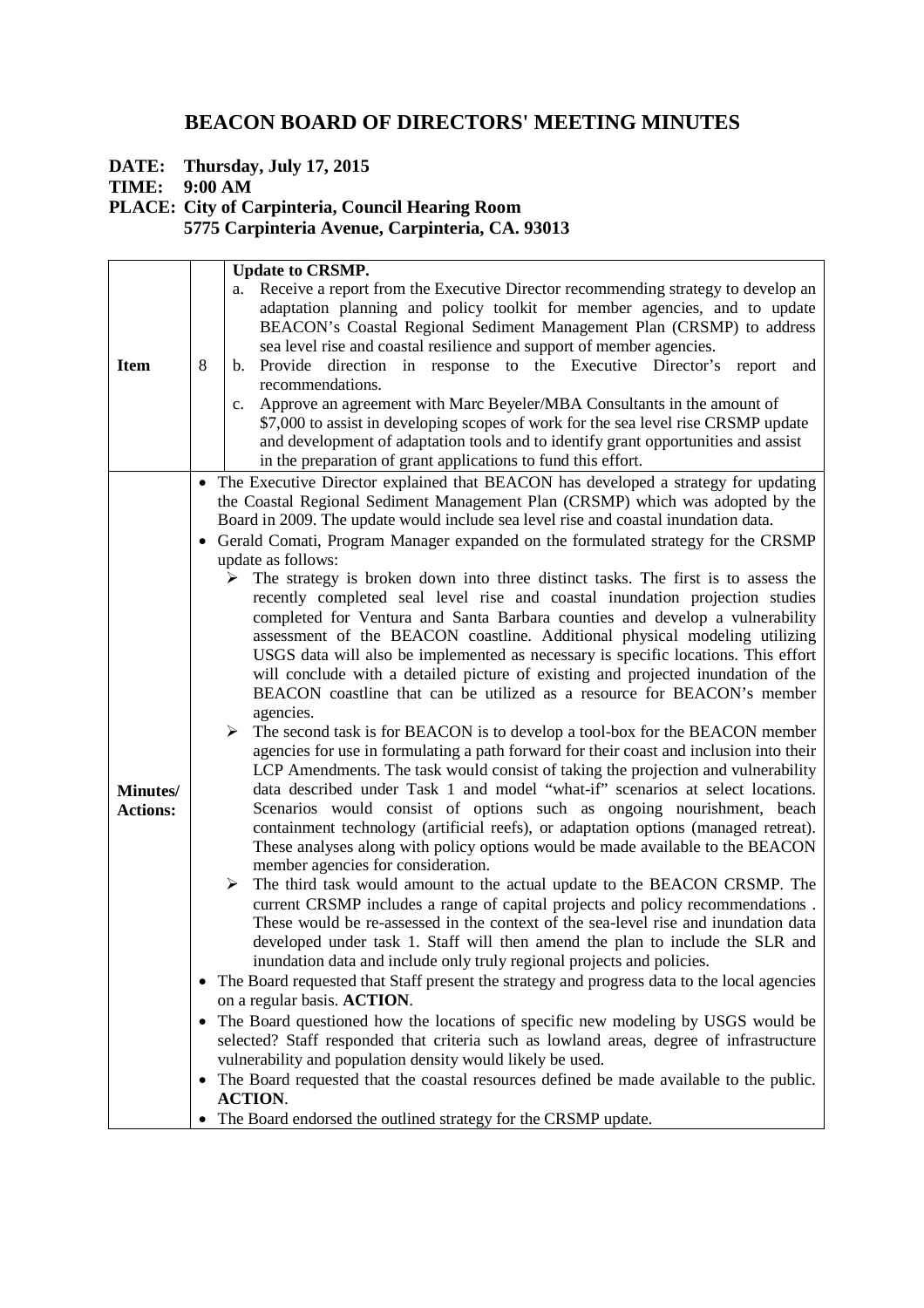**DATE: Thursday, July 17, 2015**

**TIME: 9:00 AM**

**PLACE: City of Carpinteria, Council Hearing Room**

|                                    | The Board approved the contract with Marc Beyeler/MBA consultants to assist<br>BEACON staff on this effort.                                                                                                                                                                                                                                                                                                                                                                                                                                                                                                                                                                                                                                                                                                                                                                                                                                                                                                                                                                                                                                                                                                                                                                                                                                                                                                                                                                                              |  |  |
|------------------------------------|----------------------------------------------------------------------------------------------------------------------------------------------------------------------------------------------------------------------------------------------------------------------------------------------------------------------------------------------------------------------------------------------------------------------------------------------------------------------------------------------------------------------------------------------------------------------------------------------------------------------------------------------------------------------------------------------------------------------------------------------------------------------------------------------------------------------------------------------------------------------------------------------------------------------------------------------------------------------------------------------------------------------------------------------------------------------------------------------------------------------------------------------------------------------------------------------------------------------------------------------------------------------------------------------------------------------------------------------------------------------------------------------------------------------------------------------------------------------------------------------------------|--|--|
| <b>Item</b>                        | <b>Regional Sediment Management Dredging Project</b><br>Receive a report on the BEACON initiative to seek funding for a Regional<br>Sediment Management dredging project for the three harbors within the BEACON<br>9<br>jurisdiction.<br>b. Receive direction from Board to proceed with the development of a Memorandum<br>of Agreement (MOA) between BEACON and the three harbor district regarding<br>the details of the proposed Regional Sediment Management dredging project.                                                                                                                                                                                                                                                                                                                                                                                                                                                                                                                                                                                                                                                                                                                                                                                                                                                                                                                                                                                                                     |  |  |
| <b>Minutes/</b><br><b>Actions:</b> | Gerald Comati, Program Manager, explained that Staff is pursuing grant funding<br>$\bullet$<br>opportunities to fund a Regional Sediment Management project to dredge excess sand<br>from each of the three harbors. Such a project may be a more economical way for<br>BEACON to nourish local beaches since we would be working with US Army Corps of<br>Engineers (USCOE) contractors that are already mobilized and in the process of<br>performing federally-authorized dredging at each harbor. Such a project would enable<br>BEACON to increase the amount of sand on local beaches in in the most cost effective<br>and regionally responsible manner and would contribute immediately to the longevity<br>and health of our coastline especially in light of projected sea level rise and coastal<br>inundation.<br>Staff has met with the Harbor District and they are supportive. The next step would be<br>٠<br>to prepare a Memorandum of Agreement between BEACON and the Harbor District.<br>Staff has also discussed this project with the Division of Boating and Waterways and<br>٠<br>they appear very supportive. A grant application in the order of approx. \$2M could be<br>prepared this fall with potential approval in the summer of 2016 and availability of<br>funding in 2017.<br>The Board directed staff to proceed with preparation of the MOA and have the Harbor<br>$\bullet$<br>District approve the content before bring it back to the Board for approval. ACTION. |  |  |

| <b>Item</b>                        | 10                     | <b>Membership Dues.</b><br>a. Receive a report on Membership Dues.<br>b. Authorize the Executive Director to send out the membership dues requests for<br>FY1516.                                                                                                                                                                                                                                                                                                                                                                                                                                                                                                                                                                |
|------------------------------------|------------------------|----------------------------------------------------------------------------------------------------------------------------------------------------------------------------------------------------------------------------------------------------------------------------------------------------------------------------------------------------------------------------------------------------------------------------------------------------------------------------------------------------------------------------------------------------------------------------------------------------------------------------------------------------------------------------------------------------------------------------------|
| <b>Minutes/</b><br><b>Actions:</b> | $\bullet$<br>$\bullet$ | The Executive Director indicated that this item was included on the agenda at the request<br>of Director Farr from the City of Goleta. The membership dues have not changed for a<br>number of years and as reflected in the Staff Report. The dues are based on a sliding scale<br>depending on the size of the jurisdiction. The highest dues are paid by the two counties,<br>then a smaller due is paid by the three large cities (Santa Barbara, Ventura and Oxnard).<br>The smallest annual due is paid by the small cities (Goleta, Carpinteria and Port<br>Hueneme).<br>The City of Ventura does pays slightly reduced dues because of the administrative<br>support services provided to BEACON at no cost by the City. |